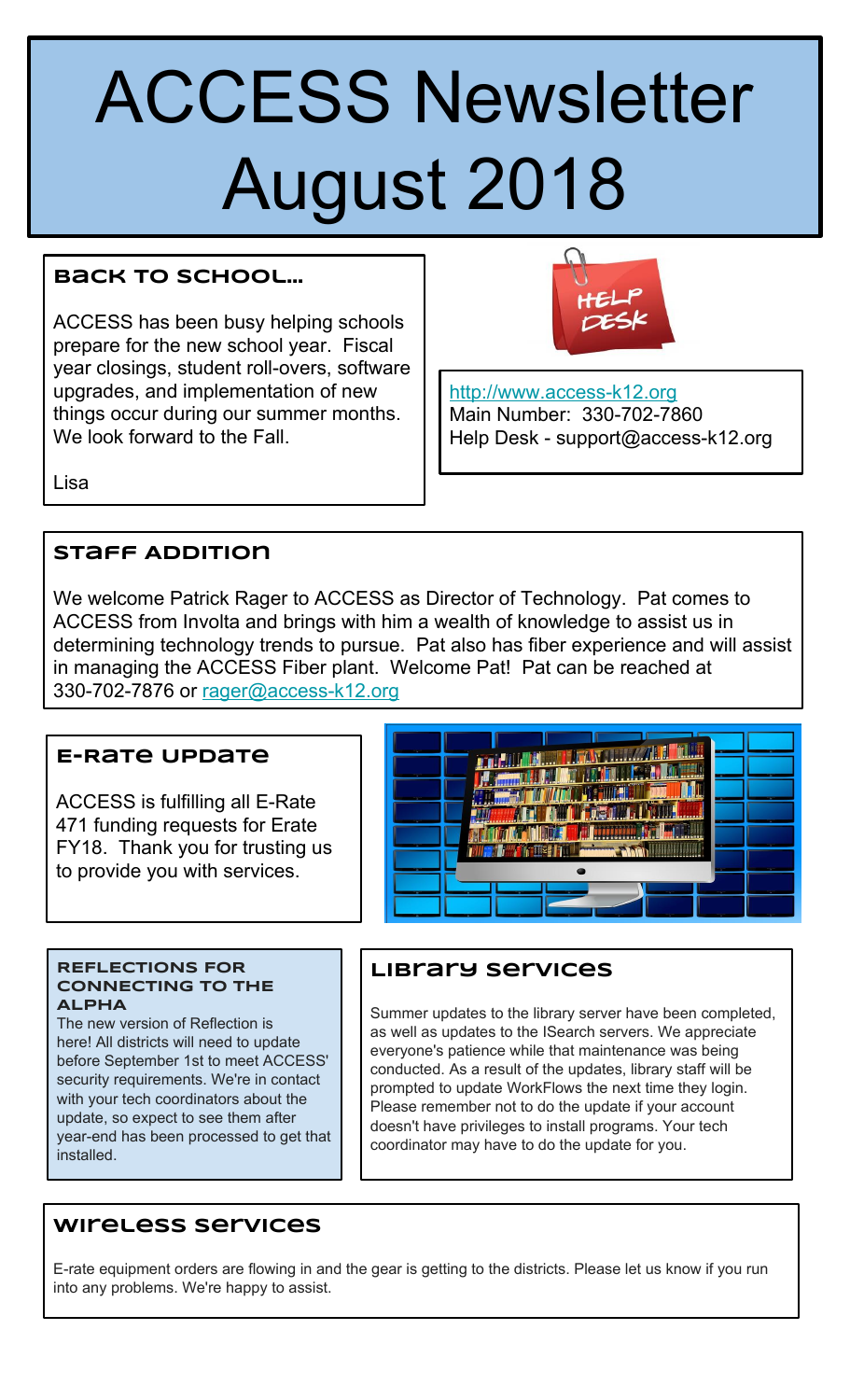

# Fiscal Services

#### **Upcoming Fiscal Worksessions**

★ Period H (Capital Assets) Worksession - 8/17/18 - MCESC Computer Lab **Upcoming Fiscal Redesign Trainings for all districts**

- ★ SSDT USPS-r Redesign Training 8/22/18 MCESC Computer Lab
- ★ SSDT USAS-r Redesign Training 8/24/18 MCESC Computer Lab
- ★ SSDT USAS-r Redesign Training 9/19/18 MCESC Computer Lab
- ★ SSDT USPS-r Redesign Training 9/21/18 MCESC Computer Lab
- ★ SSDT USAS-r Redesign Training 10/16/18 MCESC Computer Lab
- ★ SSDT USPS-r Redesign Training 10/17/18 MCESC Computer Lab

#### **Upcoming Fiscal Redesign Preparation Sessions for transitioning districts**

- ★ Friday, September 21, 2018 MCESC Computer Lab 9:00 am 3:00 pm
- 
- Friday, October 5, 2018 MCESC Computer Lab 9:00 am 3:00 pm<br>Friday, October 12, 2018 MCESC Computer Lab 9:00 am 3:00 pn<br>Friday, October 19, 2018 MCESC Computer Lab 9:00 am 3:00 pn<br>Friday, October 26, 2018 Friday, October 12, 2018 - MCESC Computer Lab - 9:00 am - 3:00 pm
- Friday, October 19, 2018 MCESC Computer Lab 9:00 am 3:00 pm
- Friday, October 26, 2018 MCESC Computer Lab 9:00 am 3:00 pm
- Friday, November 2, 2018 MCESC Computer Lab 9:00 am 3:00 pm
- Friday, November 9, 2018 MCESC Computer Lab 9:00 am 3:00 pm
- Friday, November 16, 2018 MCESC Computer Lab 9:00 am 3:00 pm
- Friday, December 7, 2018 MCESC Computer Lab 9:00 am 3:00 pm
- Friday, December 14, 2018 MCESC Computer Lab 9:00 am 3:00 pm

#### **OASBO Trainings - details on their website**

- The Essentials of Human Resources 2018 2019 8/28/18 8/29/18 Columbus
- Accounts Payable/General Accounting Seminar NE Region 9/25/2018 Twinsburg
- Payroll & Benefits Seminar for Support Staff NE Region 9/26/2018 Twinsburg
- New Treasurer Survival Series 102 10/3/18 Columbus
- Crucial Conversations Workshop 10/4/2018 10/5/2018 Columbus
- NE Region Fall School Finance Workshop 2018-2019 10/18/18 Twinsburg
- Essentials of Financial Management & Administration 11/7/2018 11/8/2018 Columbus
- Essentials of Business Operations 11/28/2018 11/29/2018 Columbus

#### **Financial Collections**

- $\triangleright$  Financial Collection (FY18) 6/1/18 8/31/18
- ➢ Five Year Forecast Final Optional (FY18) 6/5/18 8/10/18
- ➢ Financial Supplemental FY18 Reporting Period (H) 9/4/2018 9/28/2018

#### **Staff Collections**

➢ Final Staff and Course Collection (FY18) - 2/6/18 - 8/10/18

#### **Redesign Update**

ACCESS has begun setting up training sessions to begin the migration of districts to the new redesign state software. We are in the process of designing two types of trainings. The first, shown above as Redesign Trainings for all districts, are intended for anyone interested in learning more about the redesign to develop a comfort level with the software in preparation to move forward in the future, as well as, those districts beginning the process to transition to the redesign software in the upcoming wave. The second, shown above as Redesign Preparation Sessions for transitioning districts, are intended for districts on the schedule to transition to the new software in this wave - those districts on our list to transition from January 1, 2019 - March 31, 2019. We are finalizing the selection of volunteers to transition for this period of time. The software has made great strides over the past couple of years and we are looking forward to working closely with our districts to make the transition a success! Although it is still a work in progress, we have to keep in mind that the current Classic Software has developed over a period of 30+ years and the redesign software will continue to develop over time. For planning purposes, the anticipated discontinuance of the classic software is slated for the end of 2021.

#### **SSDT Videos - Redesign Demo**

**[https://www.youtube.com/watch?v=fXJai3dqTY4&feature=youtu.be](https://www.google.com/url?q=https://www.youtube.com/watch?v%3DfXJai3dqTY4%26feature%3Dyoutu.be&sa=D&ust=1533142892409000&usg=AFQjCNGySrEhifMPacEj0JhY1ImTX91BIA)**



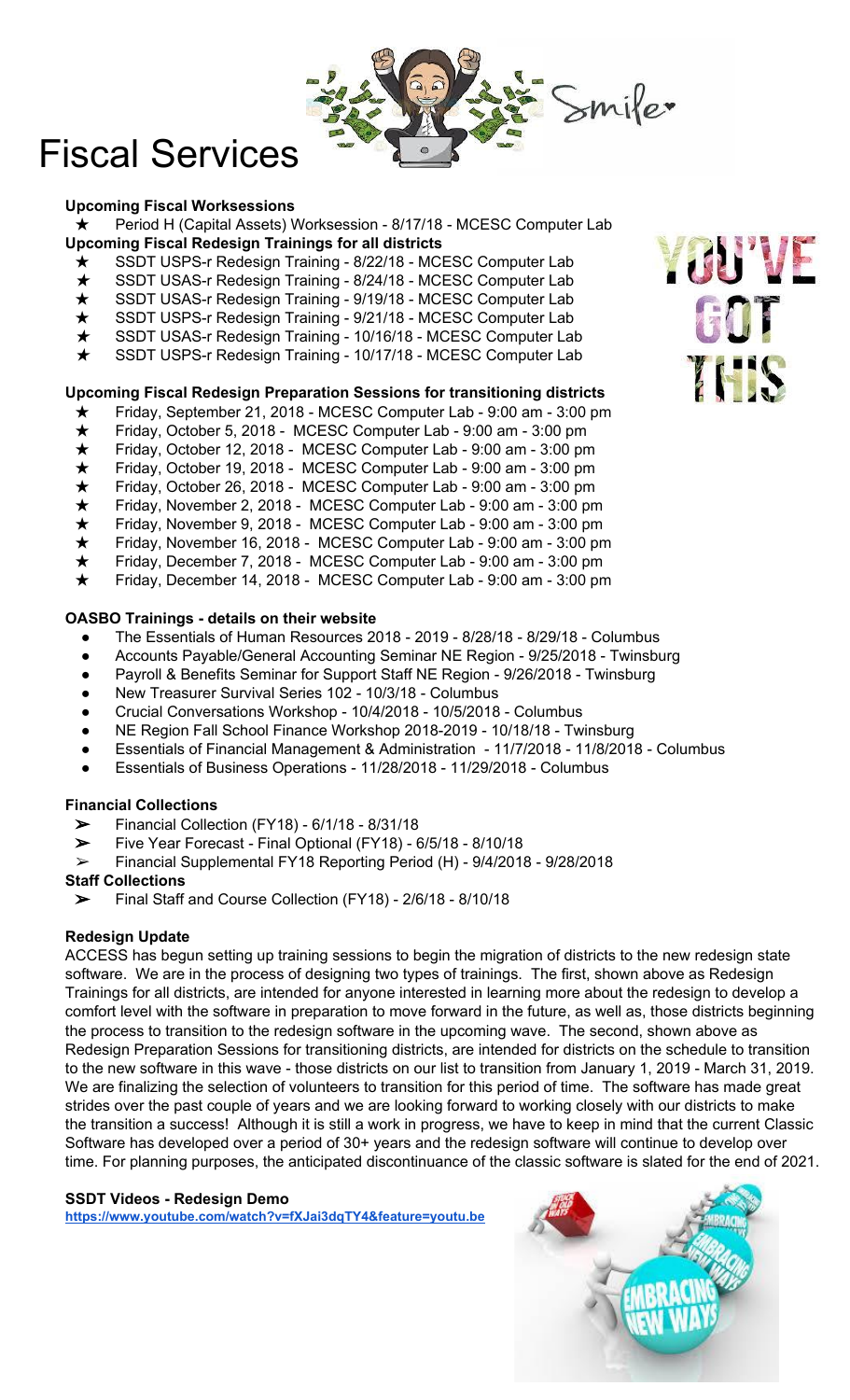# **STUDENT SERVICES**

#### **Need Help?**

If you are in need of assistance or have questions for our Student Services team, please make sure to send an email to [student@access-k12.org](mailto:student@access-k12.org). If this is an EMIS question, please email [emis@access-k12.org](mailto:emis@access-k12.org). We ask that you email the team (rather than an individual) to ensure the most timely response; **HFI PI** emailing an individual directly could delay our ability to assist you. Please make sure to include as many details as possible - the software in which you are working, school year, building, student name and ID, the specific screen on which you may be working, the exact error message you are receiving, step-by-step directions of your process, etc. Providing this information helps us help you!



#### **Google O-Auth for STudents in ParentAccess**

Exciting news for districts! Student accounts in ParentAccess can now be set to authenticate using Google logins. We've had positive feedback from districts, and many have expressed interest in using this feature. We are working on the back-end configurations, and the *ParentAccess Beginning of Year* training will cover the steps districts will need to take in order to enable this feature. Please make sure appropriate personnel in your district are registered and will attend this training!

G Students Sign in with Google



#### **Student schedules in PARENTACCESS**

Once schedules are finalized in StudentInformation and integration has run for your district, students and parent will be able to see schedule and teacher information in ParentAccess. There are a couple of ways to restrict the Schedule page, however, there is currently no way to eliminate the scheduling information from displaying on the Student Planner page.

If you are concerned with this information populating prior to school (or schedule pickup day), the current "workaround" is to completely disable ParentAccess for students and parents until you are ready for this data to be visible. To temporarily turn off ParentAccess, your GradeBook Administrator will need to do the following:

- From PA Admin, select District Settings
- Select "No" for *Enable this District*
- Save the update

Just remember, you will need to repeat these steps, selecting "Yes" when you'd like to make ParentAccess available again!

| Same GOAL (IEP ANYWHERE) WEBINATS<br>SameGoal is offering no cost, public webinars for all users. The full list of webinars is available at<br>https://samegoal.com/iep/g/support/webinars, and upcoming sessions are listed below.<br><b>August 2018</b> |                                                                                                                                                                                                                                                                                                          |                           |
|-----------------------------------------------------------------------------------------------------------------------------------------------------------------------------------------------------------------------------------------------------------|----------------------------------------------------------------------------------------------------------------------------------------------------------------------------------------------------------------------------------------------------------------------------------------------------------|---------------------------|
| $\circ$<br>$\circ$<br>$\circ$<br>$\circ$                                                                                                                                                                                                                  | Wed 8/22 11:00-12:15pm EST - Refresher Training - Administrative Users<br>Fri 8/24 12:00-1:15pm EST - Refresher Training - Special Education (OH)<br>Fri 8/31 10:00-10:45am EST - Refresher Training - Special Education (ME)<br>Fri 8/31 12:00-1:15pm EST - Refresher Training - Special Education (OH) | samegoal.<br>iep anywhere |
| September 2018                                                                                                                                                                                                                                            |                                                                                                                                                                                                                                                                                                          |                           |
| $\circ$                                                                                                                                                                                                                                                   | Tue 9/4 3:15-4:30pm CST - Refresher Training - Special Education & 504 (WI)                                                                                                                                                                                                                              |                           |
| $\circ$                                                                                                                                                                                                                                                   | Wed 9/5 11:00-12:15pm EST - Refresher Training - Administrative Users                                                                                                                                                                                                                                    |                           |
| $\circ$                                                                                                                                                                                                                                                   | Thu 9/6 11:15-12:30pm EST - Refresher Training - Gifted Education (OH)                                                                                                                                                                                                                                   |                           |

- Thu 9/6 3:15-4:30pm EST - [Refresher Training Special Education \(OH\)](https://www.google.com/url?q=https://zoom.us/meeting/register/903a615bbcbb2fd434538d7d4481ef37&sa=D&ust=1533142892545000&usg=AFQjCNGXqDqVDC4h9KGMoAP7miMf2Kk9ow)
- Fri 9/7 11:15- 12:30pm EST - [Refresher Training Section 504 \(OH\)](https://www.google.com/url?q=https://zoom.us/meeting/register/8cead3679f89295d34538d7d4481ef37&sa=D&ust=1533142892545000&usg=AFQjCNFVVKzPNvrGFE3MxrPob8F7YQYSwg)
- Tue 9/11 3:15-4:30pm CST - [Refresher Training Special Education & 504 \(WI\)](https://www.google.com/url?q=https://zoom.us/meeting/register/6496814b73813a2e4ac87b605f06faf5&sa=D&ust=1533142892545000&usg=AFQjCNGVtIf8P3rCphkUN8fiAL0cYrso5A)
- Thu 9/13 11:15-12:30pm EST [Refresher Training Gifted Education \(OH\)](https://www.google.com/url?q=https://zoom.us/meeting/register/4e3a2ebcb1d34213c5b9141539e44ee6&sa=D&ust=1533142892546000&usg=AFQjCNG2sd_UGbN2mt-_KyMuGRkcUTqcug)
- Thu 9/13 3:15-4:30pm EST [Refresher Training Special Education \(OH\)](https://www.google.com/url?q=https://zoom.us/meeting/register/74ab84a00a3bf9cc7510d14dfea9e911&sa=D&ust=1533142892546000&usg=AFQjCNHrc70J5D_tMRnOYT9K-FL0L2cf2g)
- Fri 9/14 11:15-12:30pm EST [Refresher Training Section 504 \(OH\)](https://www.google.com/url?q=https://zoom.us/meeting/register/e0e1e348aa7cb5584ac87b605f06faf5&sa=D&ust=1533142892546000&usg=AFQjCNG30yRQr4Q8iIOhXxu9Tt-lleWEPA)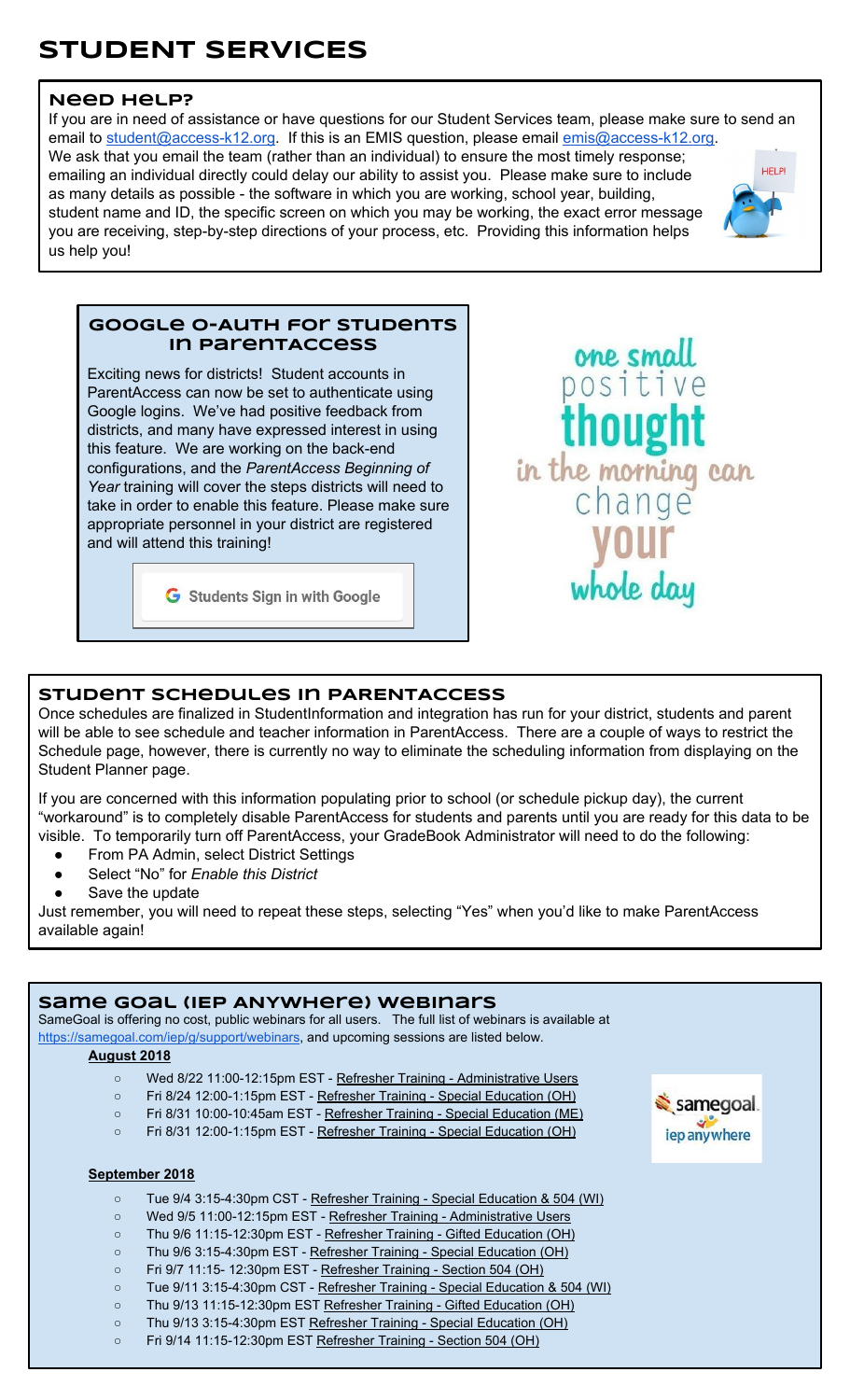### **Student Services Trainings**

Trainings have been added to the ACCESS calendar to assist with back to school preparations. Registration for these sessions is required. Individuals attending training will need to register from the ACCESS webpage, [www.access-k12.org](https://www.google.com/url?q=http://www.access-k12.org/&sa=D&ust=1533142892857000&usg=AFQjCNGMgJJxLuEXrfRM7TrbJRi08KWezQ).

#### Sessions will be held at:

**Mahoning County Educational Service Center** *or* **Columbiana County Career and Technical Center** [7320 N. Palmyra Road, Canfield, OH 44406](https://www.google.com/url?q=https://www.google.com/maps/dir/) [9364 State Route 45, Lisbon OH 44432](https://www.google.com/url?q=https://maps.google.com/?q%3D9364%2BState%2BRoute%2B45,%2BLisbon%2BOH%2B44432%26entry%3Dgmail%26source%3Dg&sa=D&ust=1533142892858000&usg=AFQjCNGmJNZs7Uge04hDcCsrnQwG6dlc1A)

#### *\*\*Please pay close attention to the times and locations for each session\*\**

#### **New User StudentInformation**

This session is for users who are new to StudentInformation. We will cover basic navigation of the system.

Thursday, August 2nd - 9:00-3:00 - Columbiana County Career and Technical Center

#### **Attendance Refresher**

This session is a refresher training for attendance as there is nothing new since the close of 2017-2018 school year for attendance. In this session we will cover how to setup absence types, enter attendance and review the HB410 District Task list. *Additional sessions will be made available in September.*

Monday, August 6th - 9:00-12:00 - Columbiana County Career and Technical Center

#### **Homerooms & Lockers**

We will cover the process to bulk assign students to Homerooms, as well as review the Locker module in StudentInformation.

Tuesday, August 7th - 9:00-11:30 - Mahoning County Educational Service Center

#### **Fees**

We will be reviewing the various options for creating and assigning student fees in Student Information, as well as the fee reports available.

Tuesday, August 7th - 12:30-3:00 - Mahoning County Educational Service Center

#### **StudentInformation Back to School** *(we ask that all districts please be represented at one of these trainings)*

We will review settings and make sure all tasks are completed to ensure a smooth "back to school" in StudentInformation. The intended audience is district point(s) of contact for StudentInformation. Attendees should take the information back to their district and disseminate to appropriate personnel.

- Friday, August 10th 9:00-11:30 Columbiana County Career and Technical Center
- Tuesday, August 14th 12:30-3:00 Mahoning County Educational Service Center

#### **Parent Access - Beginning of Year** *(we ask that all districts please be represented at one of these trainings)*

We will be reviewing Administrative setup and processes for Parent Access. These sessions are intended for those individuals who have Administrative roles in Progressbook (Master Level), and those who set up, create, and manage the Parent Access portal and accounts. Attendees should also have access to the Student Contacts & ParentAccess Accounts screens in Student Information.

- Wednesday, August 8th 1:00-3:00 Columbiana County Career and Technical Center
- Monday, August 13th 1:00-3:00 Mahoning County Educational Service Center

#### **GradeBook Back to School** *(we ask that all districts please be represented at one of these trainings)*

We will be reviewing administrative and back to school processes in GradeBook. Intended audience - GradeBook Point(s) of **Contact** 

- Wednesday, August 8th 9:00-12:00 Columbiana County Career and Technical Center
- Monday, August 13th 9:00-12:00 Mahoning County Educational Service Center

#### **Standards Based GradeBook Training for Points of Contact & Teacher Leaders**

This session will cover navigation within a teacher's gradebook, and understanding how the report cards function in a standards based environment. Intended audience - GradeBook Point(s) of Contact, district/building teacher leaders.

\**Due to seating capacities, we ask that the number of users per district be limited* - attendees should take the information back to their district and share with remaining personnel.

- Friday, August 10th 12:30-3:00 Columbiana County Career and Technical Center
- Tuesday, August 14th 9:00-11:30 Mahoning County Educational Service Center

#### **Discipline Refresher**

We will review the process for entering and editing Discipline Incidents in Student Information, as well as creating discipline reports and letters. Intended audience - school administrators, counselors, secretaries; anyone who is entering and editing Discipline Incidents in Student Information.

Wednesday, August 15th - 9:00-12:00 - Mahoning County Educational Service Center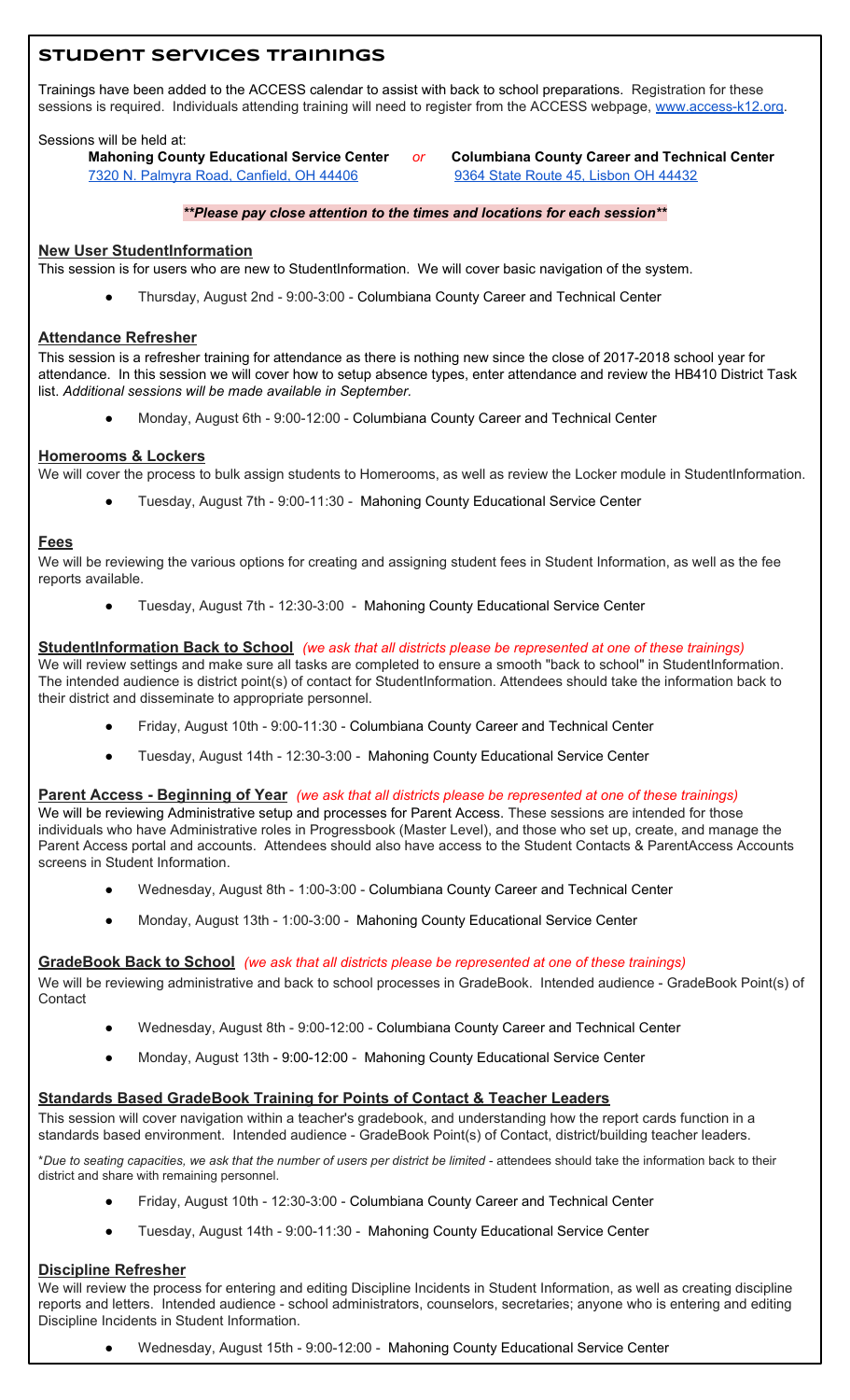# **Edit calendar percentages**



Does your district have any students who are concurrently enrolled in multiple buildings within your district? Need an example? *A student attends the middle school all day but goes to the high school for just one class.* There are a number of scenarios where students may attend multiple buildings, so remember to review and update the Edit Calendar Percentages page (this screen can only be accessed at the district level). This affects attendance calculations and ensures accuracy for both EMIS reporting and HB410 compliance.

#### **EZ Query - New look and Added functionality**

With the 18.0 release, the SIS Student Search has been updated to remove unneeded checkboxes and added additional selections. The SIS Student Search EMIS subtab has also been reorganized into accordion lists based on the tabs on the Edit Student Profile screen.

Coming in the 18.1 release, the Shared Student Data will also be updated with additional selections and reorganization on the pages.

These are great enhancements and we think you will find them helpful!

#### **New staff - security updates**

Adding a new user to StudentInformation is a 4-step process:

- 1. Tech department creates/transfers the Active Directory account (this creates the Username)
- 2. User Account
	- a. If the user is coming from another ACCESS district, request an account transfer
- b. If the user is brand new and has never worked in another ACCESS district, create a NEW account 3. Staff Member Record
	- a. Required elements include State ID (no bogus IDs!), Primary Building, School email
	- b. Job Function 1 record *per building*; can have multiple job functions in a building
- 4. Associate the User Account with the Staff Member record

\*\*We are recommending district no longer add staff accounts directly to GradeBook, but rather create them in StudentInformation and allow them to move over with integration. Creating an account directly in GradeBook is limiting functionality for that account.





#### **REMINDERS:**

- ●Integration dates are set! District integration will begin on the Monday two weeks prior to the week your district starts school. If you need to change this date, please email [student@access-k12.org](mailto:student@access-k12.org).
- ●Schedules must be finalized in order for integration to move student schedules and teacher rosters to GradeBook. To lock your building's schedule in place, select the appropriate Final Schedule Result on the StudentInformation Options page.
- ●Set Required Homerooms for Homeroom Attendance must be completed in GradeBook in order for teachers to take attendance. This can be done prior to the start of school, however, the periods of the day will not populate to this page until the first day of school.
- ●If you are using the Student Transfer feature to register a student in StudentInformation, remember to clear out the student email field found on the General tab of the student profile. This ensures the student will generate an email account within your district.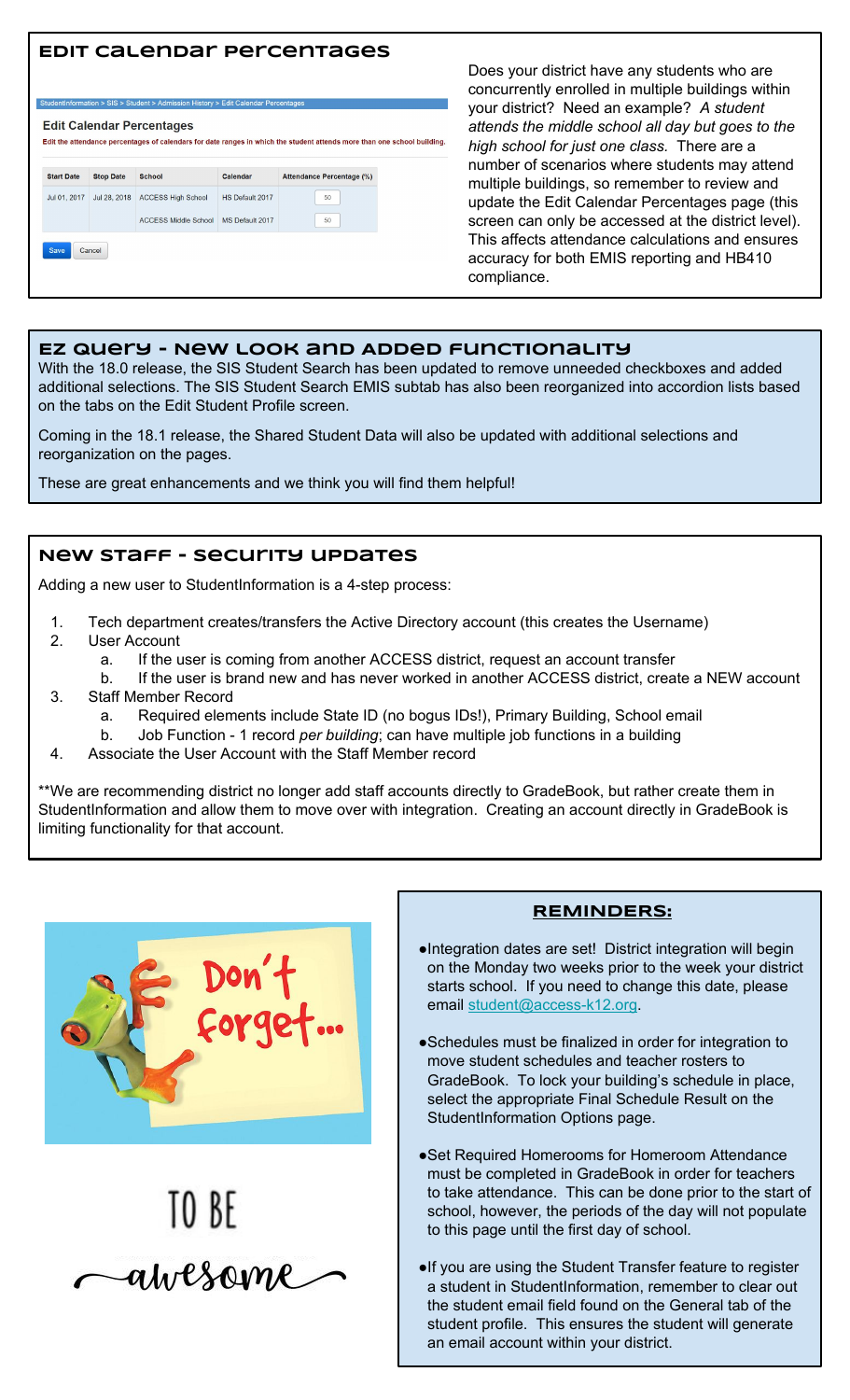# **Open Student Reporting Collections**

#### **FY18 Collections**

#### **Spring Alternate Assessment Collection FY18**

2/15/2018-08/10/2018 EMIS reporting of Alternate Assessment records

#### **Career Tech Assessment Collection FY18**

4/6/2018-10/12/2018 EMIS collection of CTE Technical Assessments (GY) and Industry Credentials (GW)

#### **OELPA Assessment Collection FY18**

02/23/2018-08/10/2018 EMIS collection for any entity that administered the OELPA assessment.

#### **Spring OGT Assessment Collection FY18**

05/04/2018-08/10/2018 This collection is required for any entity that had students participate in the spring administration of the Ohio Graduation Tests.

#### **Other Accountability Assessments FY18**

#### 02/15/2018-08/15/2018

This collection is required for any entity whose students were administered the Non-Statewide assessments that impact accountability. These assessments include Industry Credential (GW), SAT, ACT, AP and ACT WorkKeys.

#### **Calendar Collection – Final FY18**

10/03/2017-08/10/2018 This collection is required for calendar reporting for all entities.

#### **Graduation Collection – FY18**

#### 05/04/2018-10/19/2018 The Graduation collection captures data related to graduating students. This data includes diploma information and all data necessary to verify that the student has met CORE and testing graduation requirements.

#### **Final Staff and Course Collection – FY18**

#### 02/26/2018-08/10/2018

This collection is required for all EMIS reporting entities. The collection includes staff employed any time in FY18. This collection includes master course, student course and related data for the entire school year. Student data from StudentInformation and USPS data via the SIF are used in this collection.

#### **FY19 Collections**

#### **Retention Reporting All Grades FY19**

07/27/2018-08/31/2018 This collection is the only opportunity to report the Retained Status for all students in grades KG-23.

#### **Student Cross Reference FY19**

07/06/2018-07/19/2019 All EMIS reporting entities are required to submit data. Updated student information (admission and withdraw) must be reported within 30 days to SCR.

#### **FY19 Collections –** *opening soon*

#### **SOES Beginning of Year FY19**

Planned availability – 08/03/2018-07/19/2019 This collection is required for all Community School and STEM district reporting of student data. Data reported is used for school funding, Federal reporting and other required ODE reporting.

#### **SOES Student Contact(s) FY19**

#### Planned availability – 8/3/2018-07/19/2019

This collection is required for all Community Schools and STEM districts. This collection allows the resident district, community school, and STEM district to see student name and contact information in relation to conflicts regarding the student.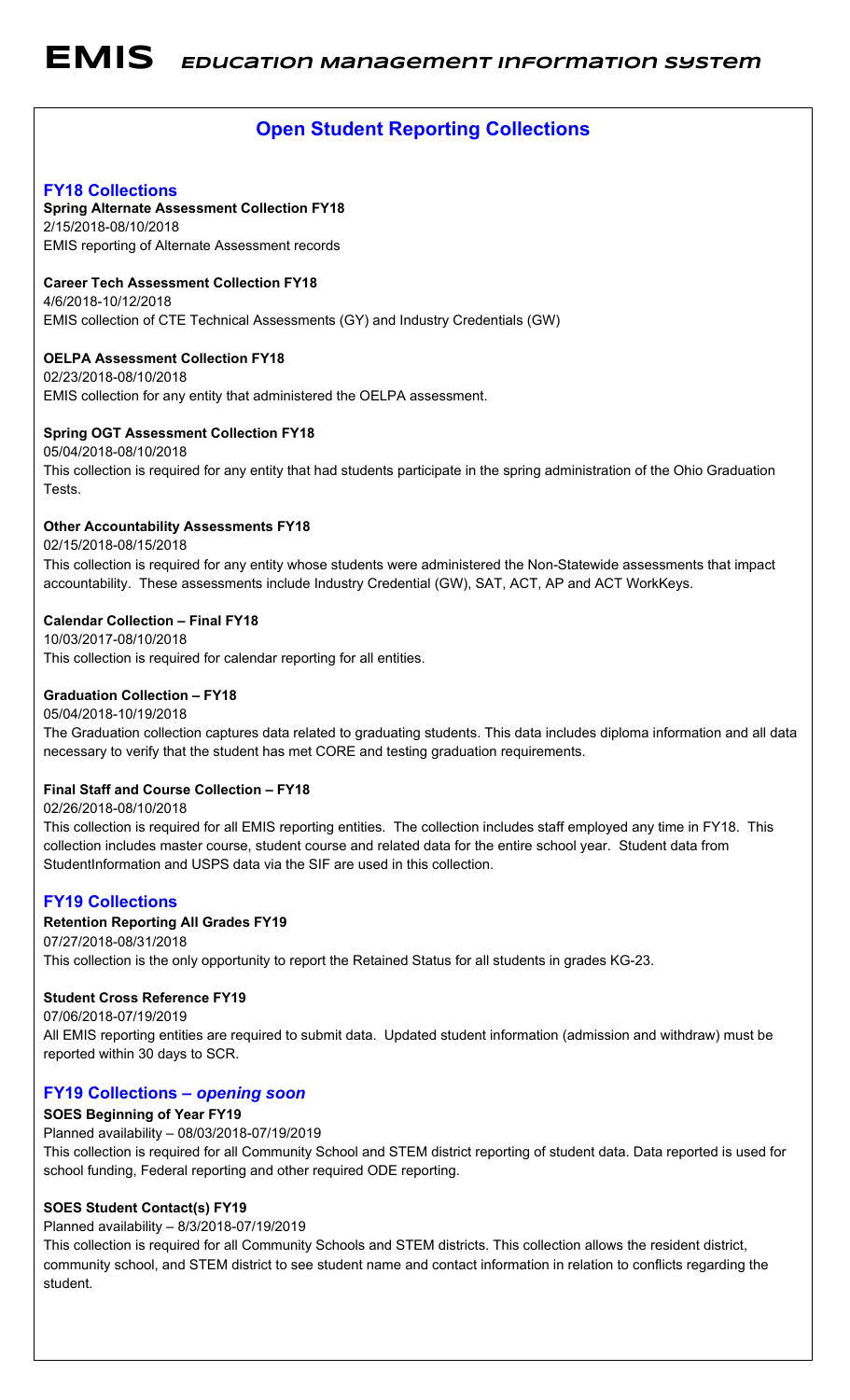#### **The Ohio District Data Exchange – ODDEX**

The Ohio District Data Exchange (ODDEX) is the primary application for a number of smaller applications used by districts for data verification and exchanges. Access to ODDEX and the applications are determined by a user's SAFE account.

Features of the application include SOES, SCR, Records, CCP, Tuition and Calendar reported data.

#### **SOES**

The SOES application is used by community schools, STEM schools and districts of residence to determine student enrollment and residency. SOES allows resident districts to review the residency of students reported by the community and STEM districts and determine if the student does belong to their district and approve or set flags. This also allows the community schools and STEM districts to view resident district comments and flags.

#### **SCR**

The SCR (Student Cross Reference) application is to be used by all EMIS reporting entities to verify enrollment for funding. In SCR, districts will see records for all students for whom they have submitted data.

#### **Records**

The Records application is a tool districts may use to see student past enrollments, assessments, special education and *soon to be released* Graduation Cohort information. The *Assessments* tab is available if a student has had any assessment data reported in the current or prior years. The *Special Education* tab will be available if the student has had any special education events reported to EMIS in the current or prior years. The *Grad Cohort* tab (coming soon) will be available if the student has any graduation cohort data from current or prior years. For all tabs, access is determined by the users' SAFE account roles. As soon as student data is submitted to SCR, this information is available the next day. This tool is helpful in EMIS reporting. Data available is from 2009 to the present time.

#### **CCP Application**

The College Credit Plus (CCP) application is to be used by all EMIS reporting entities and Higher Education Institutions as a means to verify CCP enrollment, as well as the credit hour rate charged for those courses for payment to the Higher Education Institutions.

#### **Tuition**

The Tuition Application is to be used by EMIS reporting entities as a means to verify tuition information/payments. Tuition data within ODDEX is populated from data submitted to ODE during the Student (S) Collection Requests.

#### **Calendar**

The Calendar application is where Community school sponsors will be able to review and approve calendars for the schools they sponsor. Community school users who are not sponsors, will be able to view their calendar information and the approved status of their calendar. For traditional districts, JVSDs, etc. calendar information is also available.

#### **Upcoming EMIS Trainings:**

#### **ODE/ITC EMIS August Training**

Wednesday, August 22, 2018 9-11 a.m. Mahoning County Educational Service Center

#### **OEDSA**

Ohio Education Data Systems Association September 12-14, 2018 Doubletree Worthington 175 Hutchinson Avenue Columbus, Ohio 43235

#### **StudentInformation EMIS Training for New Support Staff**

Friday, September 7, 2018 9:30 am to 3 p.m. OhioNet, 2nd Floor, 1500 W. Lane Avenue Columbus, OH *(Training is for district EMIS Support Staff with 2 years or less experience.)* To register, please email [emis@access-k12.org](mailto:emis@access-k12.org)

Stay tuned for additional EMIS meetings and trainings.